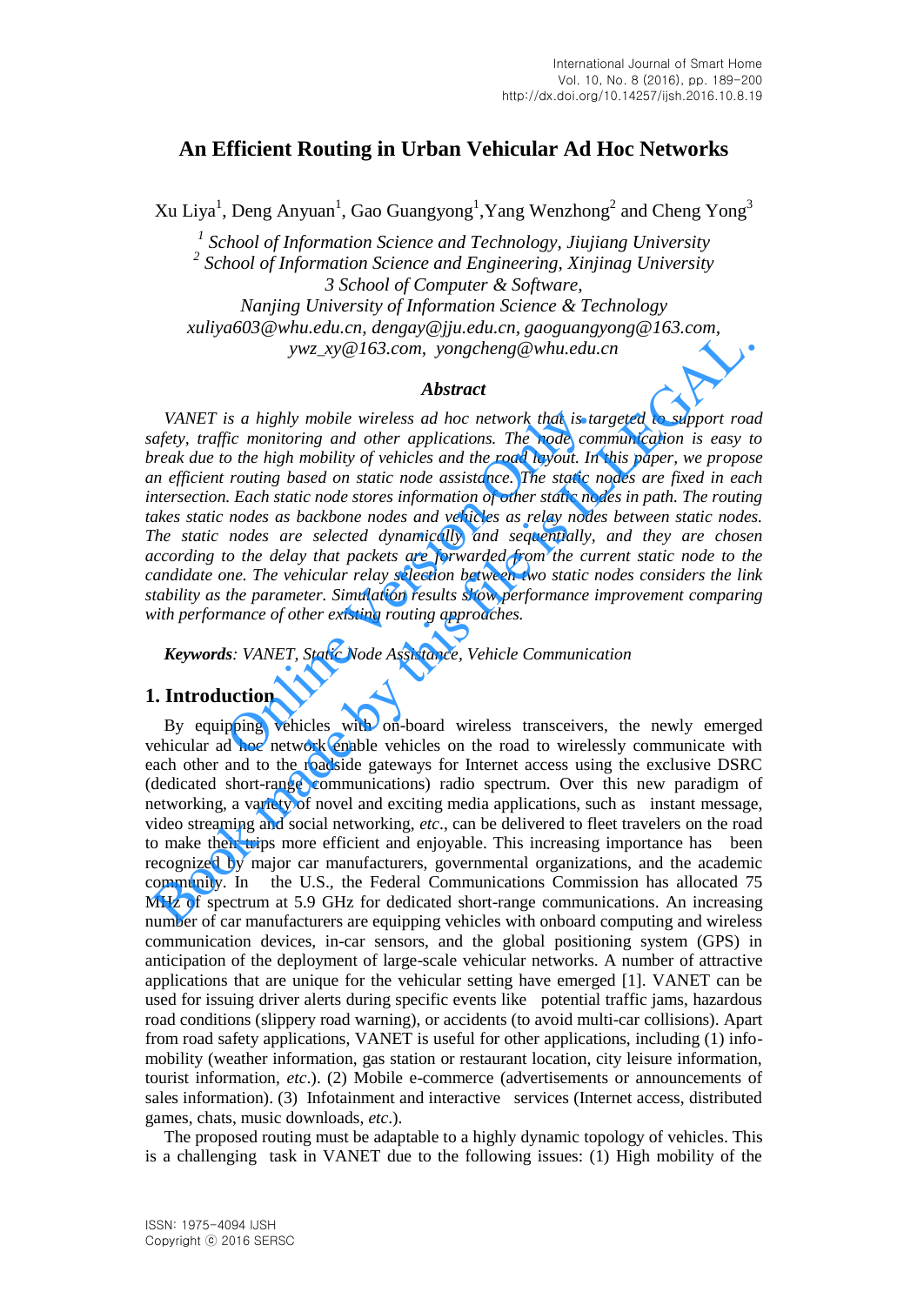vehicles leads to frequent link breakages, which cause end to end routing unsuitable. In the case, if two cars are driving in opposite directions, the link will last only for several seconds. (2) Due to the random mobility of the vehicles, it is difficult to maintain the hop length uniformly.

The major focus of this paper is to provide a robust routing in urban environments. We consider a scenario where several ITS (Intelligent Transportion System) applications are deployed in a city scale, for both car-to-car communication services and value-added infrastructure-based ITS services. To guarantee efficiency to different applications, several important issues have to be tackled, the link is easy to break, road constrains the movement of vehicle, the topology of the VANET changes rapidly and so on. VANET is frequently disconnected because that the movement of vehicles is constrained by the roads causes many topology holes in the network. We focus on the design of a robust routing with static-node assistance. We take into account surviving the path that has been found for a period of time. Indeed, most VANET/ITS applications rely on multi-hop data delivery.

The rest of the paper is organized as follows. The related work is introduced in Section 2. The network model and problem statements are introduced in Section 3. The detailed description of our routing is in Section 4. In Section 5, we evaluate our proposed approach by simulation. We conclude our work in Section 6.

# **2. Related Works**

Due to the high mobility of nodes and the constraint of road in VANET, some traditional routing protocols, such as AODV [2], DSR [3] are not suitable to VANET. Geograph- ical routing protocols, Geographic Source Routing (GSR), greedy perimeter stateless routing (GPSR) [4] use any nodes that ensures progress toward the destination as forwarding node. But, sometimes they cannot find any forwarding node. So, the packet will be stored in the forwarding node. In [5], the authors propose a lightweight proactive source routing (PSR) protocol. PSR can maintain more network topology information than distance vector (DV) routing to facilitate source routing, although it has much smaller overhead than traditional DV-based protocols. Utilizing the vehicles trajectory obtained from the navigation system, Feng proposed TaDB [6], a Trajectory-assisted Delay-Bounded Message Delivery Algorithm. To choose delivery route within delay constraint while minimizing transmission cost, TaDB uses a Cluster-Aware Link Delay Model to estimate link delay for both the Carry and the Forward strategies on each road segment. TaDB also leverages the vehicles planned trajectory to estimate its future location. Liang developed two algorithms[7], namely, the delay-inferred forwarding (DIF) algorithm and the probability-inferred forwarding (PIF) algorithm. The basic idea of DIF and PIF is to find the optimal forwarding path by minimizing the expected delay and by maximizing the expected probability, respectively, in the hop graph that is defined in their paper. of the paper is organized as follows. The related work i<br>vork model and problem statements are introduced in 5<br>of our routing is in Section 4. In Section 5, we evaluate<br>on. We conclude our work in Section 6.<br>**1 Works**<br>the example mathemole and the new other than the proposed in The theorem is observated by this salisation of the distingent of production for a period of time. Indeed, most VANET/TIS applications rely by multi-hop dat bound fo

Yanmin Zhu *et al* [8] developed greedy algorithms for base station deployment. By mining a large dataset of real vehicular GPS traces, they show that there is strong regularity with vehicle mobility. With this important observation, they formulated a new objective of maximizing the expected sensing coverage. This takes random vehicle mobility into account and exploits the regularity in vehicle mobility. Ruob- ing Jiang [9] proposed a novel coverage graph to maintain collected trajectories of all the encountered vehicles and their most update timing information so that the extended coverage capability of each vehicle can be estimated. Their idea is to measure vehicles coverage capability and forward packets to those vehicles with higher probability to success- fully deliver the packets. Mershad *et al* [10] introduced a system that takes advantage of the Roadside Units (RSUs) that are connected to the Internet and that provide various types of information to VANET users.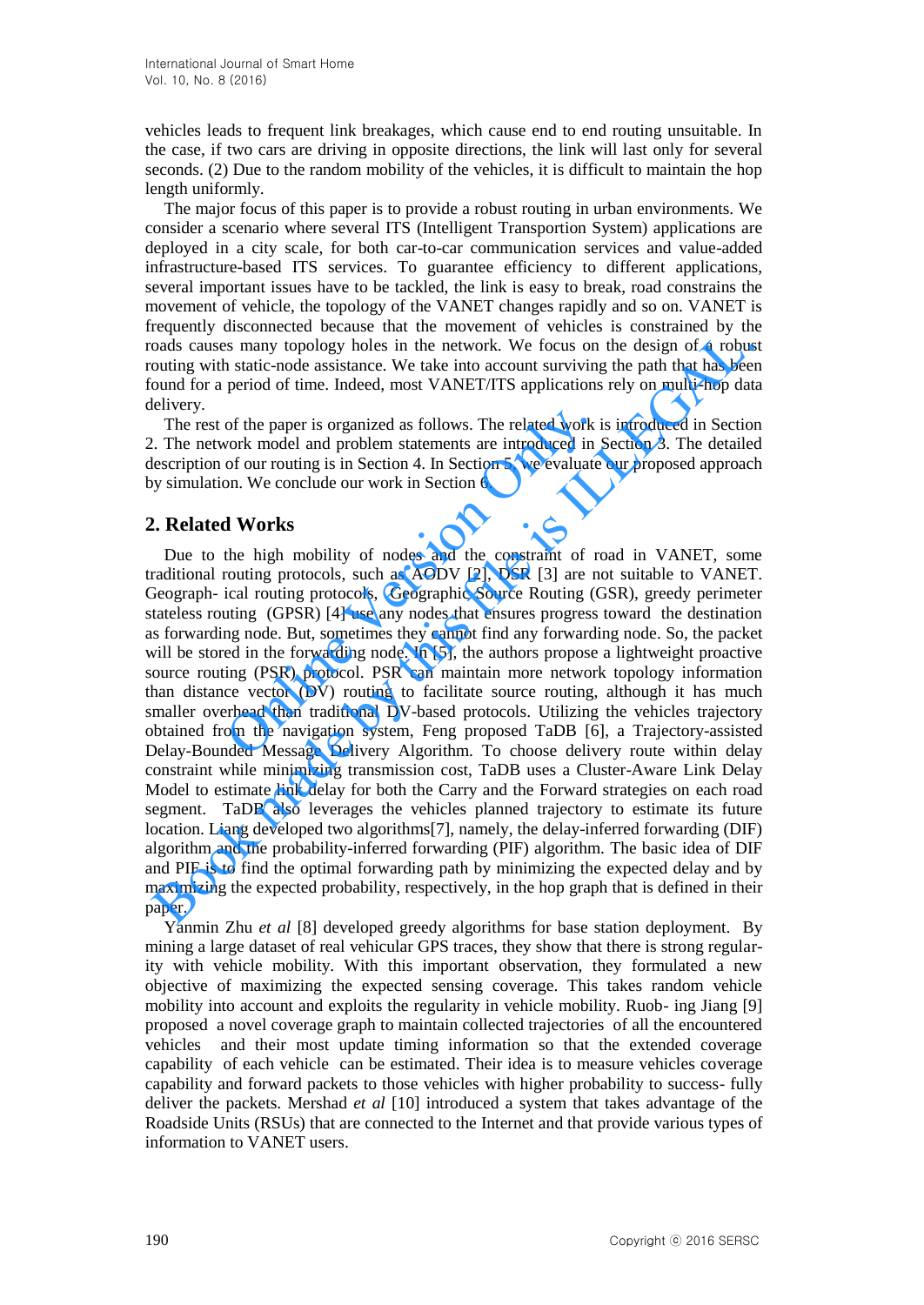Some other studies employed to help message delivery in [11] [12]. Fu *et al* formulate the V2V (vehicle to vehicle) data forwarding problem as a novel multi-objective Markov Decision Process (MDP)[11]. They exploit the vehicle trajectory information and traffic statistics to estimate the parameters of the MDP. Seh Chun Ng *et al* [12] developed an analytical model with a generic radio channel model to fully characterize the access probability and connectivity probability performance in a vehicular relay network considering both one-hop (direct access) and two- hop (via a relay) communications between a vehicle and the infrastructure. The paper [13] mines the extensive data sets of vehicular traces from two large cities in China, *i.e*., Shanghai and Shenzhen, through conditional entropy analysis, the authors find that there exists strong spatiotem- poral regularity with vehicle mobility. By extracting mobility patterns from historical vehicular traces, they develop accu- rate trajectory predictions by using multiple order Markov chains. Based on an analytical model, they theoretically derive packet delivery probability with predicted trajectories. They then propose routing algorithms taking full advantage of predicted probabilistic vehicular trajectories. Jeonghee *et al*[14] provide intersectionpriority based RSU placement methods to find the optimal number and positions of RSUs for the full distribution providing with a maximal connec- tivity between RSUs while minimizing RSU setup costs, they propose three optimal algorithms: greedy,dynamic and hybrid algorithms.

Meneguette *et al* [15] developed a seamless flow mobility management architecture based on vehicular network ap- plication classes with network-based mobility management. Their goal is to minimize the time of flow connection exchange in order to comply with the minimum requirements of vehicular application classes, as well as to maximize their throughput. Robert Lasowski *et al* [16] introduced the idea of Beaconing as a Service approach which follows two core aspects. First, control the beacon rate intelligently with respect to a real benefit of a message transmission e.g. a vehicle detects a potential collision situation. Second, utilize the overall communication bandwidth, which is divided into several communication channels. Emmanuel Baccelli *et al* [17] provided a full analysis of the information propagation speed in bidirectional vehicular delay tolerant networks such as roads or highways. probabilistic vehicular trajectories. Jeonghee *et al*[14] ased RSU placement methods to find the optimal nu e full distribution providing with a maximal connec-<br>imizing RSU setup costs. they propose three amic and hybrid egularity with vericle molitity. By extracting molitity patterns from historical vehicular<br>reaces, they develop accu- rate trajectory predictions by using multiple order Marko<br>hains. Based on an analytical model, they theo

Nianbo Liu *et al* [18] proposed the idea of ParkCast, which doesnt need investment, but leverages roadside park- ing to distribute contents in urban VANET. Such a collaborative design paradigm exploits the sequential contacts between moving vehicles and parked ones, implements se- quential file transfer, and reduces unnecessary messages and collisions, and then expedites content distribution greatly. The secure and intelligent routing (SIR) protocol [19] is proposed to transmit the data in a quickest path through the authenticated vehicles. Sending the data in a most connected path with less link connection problem enhances the system performance and selecting the authenticated vehicles in this quickest path protects the system from the malicious attacks.

# **3. Network Model and Problem Statements**

# **3.1. System Model**

We consider a VANET that consists of two parts: the set *V* of all the moving vehicles and the set *SN* of all the static nodes. This paper assumes that each vehicle node is equipped with GPS device, which enable them to acquire its own position and velocity. Vehicles can determine the position of their neighboring intersections through preloaded digital maps, which provide a street-level map. The static nodes are set in each intersection. The real-time traffic information about related streets is sent to the specified static node by vehicles. The source node has known the position of the destination for making a decision to route.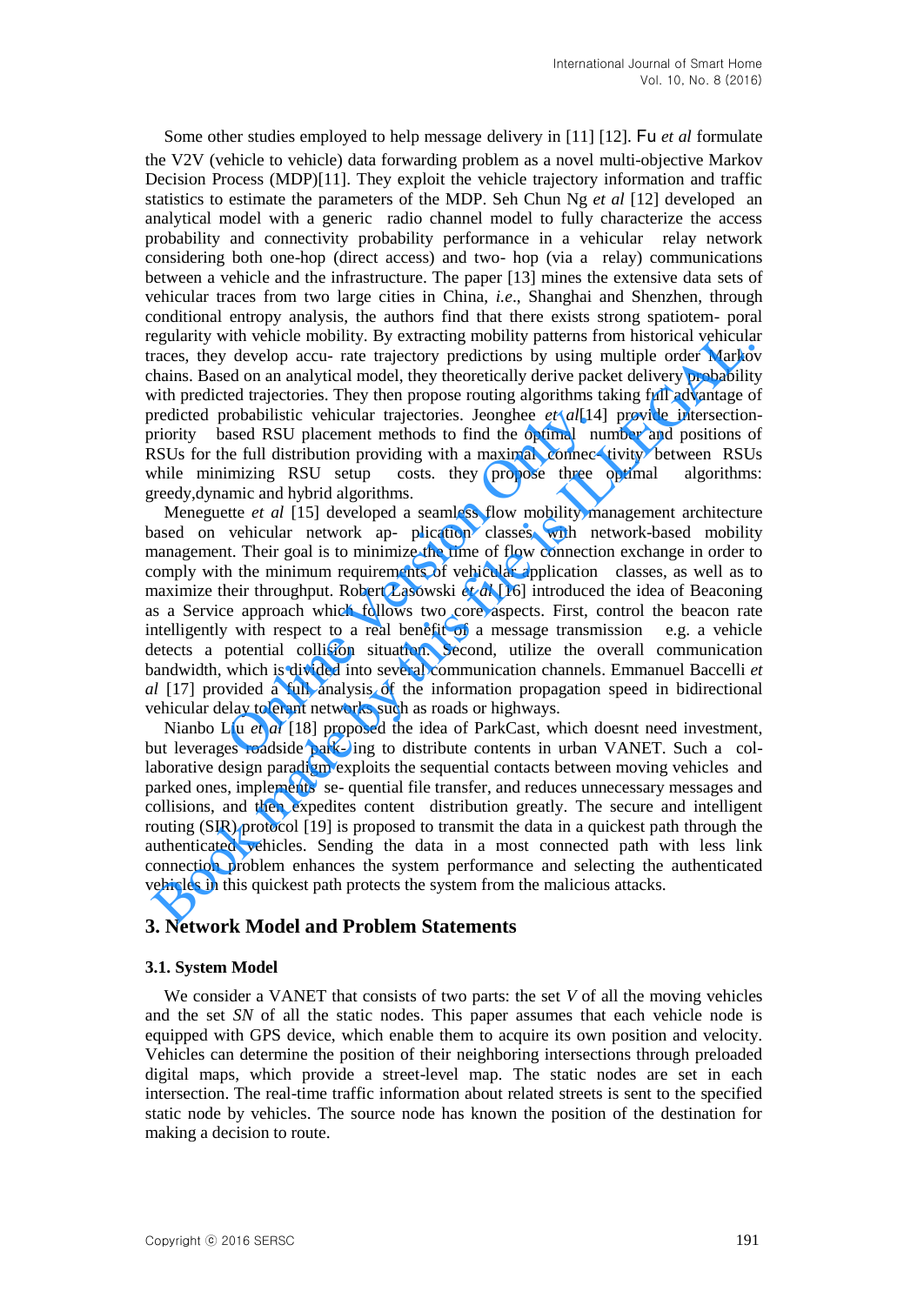We assume that the deployment of *SN* is given and the locations of the *SN* are fixed. The position of a vehicle is changing over time. When the distance between two nodes (two nodes  $\in SN$  or *V*) is smaller than the transmission range, the two nodes can communicate with each other. Each vehicle generates data packets over time. We consider unicast data delivery, *i.e.*, each packet *pa* has a single source,  $s(p_a)$ , and a single destination *d*(*pa*).

### **3.2. Problem Statements**

The goal is to find a path from the source of each packet pa to its destination. The route for pa, denoted by Rp, is essentially a sequence of relays that can be a vehicular node or a static node. ri stands for a relay node.

 $Rp = ,  $r_i \in V \cup SN$ .$ 

Apparently,  $r_0 = s(p_a)$  and  $r_k = d(p_a)$ .

The path that has been found in a VANET is very fragile. The change of vehicles movement direction may lead the path to break. To solve this problem, we present a static-node-assisted routing. When the path has been found, each static node stores the information of other static nodes in the path. The path that takes static nodes as backbone nodes and vehicles as the relay nodes between two static nodes can be survived.

In addition, if the target zone is in the transmission range of static node in the path, any vehicle within the transmission range of static nodes can forward data packets through the path during the period. Therefore, the method can increase the Packet Delivery Ratio and decrease the End-to-End Delay of packets.

# **4. The Routing Design**

### **4.1. Static Nodes Selection**

The real-time road information of the related streets is sent to the specified static node by the leaving vehicles. The information mainly consists of the velocity, the direction, the position and the number of vehicles. Let *density(sn, snj)* stand for the density of vehicle between the *sn* and *sn<sup>j</sup>* , and *Csn\_neighbor\_SN* stand for the neighbor static node collection of the current static node. Let *Csn* be the current static node that needs to forward a packet. direction may lead the path to break. To solve this assisted routing. When the path has been found, each of other static nodes in the path. The path that takes stehicles as the relay nodes between two static nodes can on, tatic node. ri stands for a relay node.<br>
Repeate,  $r_1, r_2, r_3, r_4, r_5, \ldots, r_{k-1}$ ,  $r_{k-1}$ ,  $r_{k-1}$ ,  $r_{k-1}$ ,  $r_{k-1}$ ,  $r_{k-1}$ ,  $r_{k-1}$ ,  $r_{k-1}$ ,  $r_{k-1}$ ,  $r_{k-1}$ ,  $r_{k-1}$ ,  $r_{k-1}$ ,  $r_{k-1}$ ,  $r_{k-1}$ ,  $r_{k-1}$ 

Once the current node needs to forward a packet, it will estimate these delay time that packets are forwarded from the current static node to the candidate static nodes. The one that has the minimum delay will be chosen as the next relay static node.

Let  $sn_i$  be the static node *i*. The  $sn_j$  is the neighbor static node of the  $sn_i$ . The delay that packets are forwarded from  $sn_i$  to  $sn_j$  can be calculated according to the following formula[20].

$$
T(s n_i, s n_j) = w(s n_i, s n_j) + t(s n_i + s n_j)
$$
  
(1)

Here, the  $w(\textit{sn}_i, \textit{sn}_j)$  is the wait time that the packet are stored in the current static nodes until the packet are forwarded to one vehicle. The  $t(sn_i, sn_j)$  is the time that the packet is forwarded from *sn<sup>i</sup>* to *sn<sup>j</sup>* by road *Lij*.

Let  $\lambda$  be the reach that vehicles run into the road  $L_{ij}$ . So,

 $\lambda = speed(sn_i, sn_j) \cdot density(sn_i, sn_j) \cdot$ (2)

Here, *speed(sn<sub>i</sub>*, *sn<sub>j</sub>*) stand for the average speed of the vehicles in the road  $L_{ij}$  and *density(sn<sub>i</sub>*, *sn<sub>j</sub>*) stand for the density of the vehicles in the road  $L_{ij}$ . So,  $w(sn_i, sn_j)$  can be calculated according to the following formula.

$$
w(sn_i, sn_j) = 1/\lambda = 1/(speed(sn_i, sn_j) \cdot density(sn_i, sn_j))
$$
\n(3)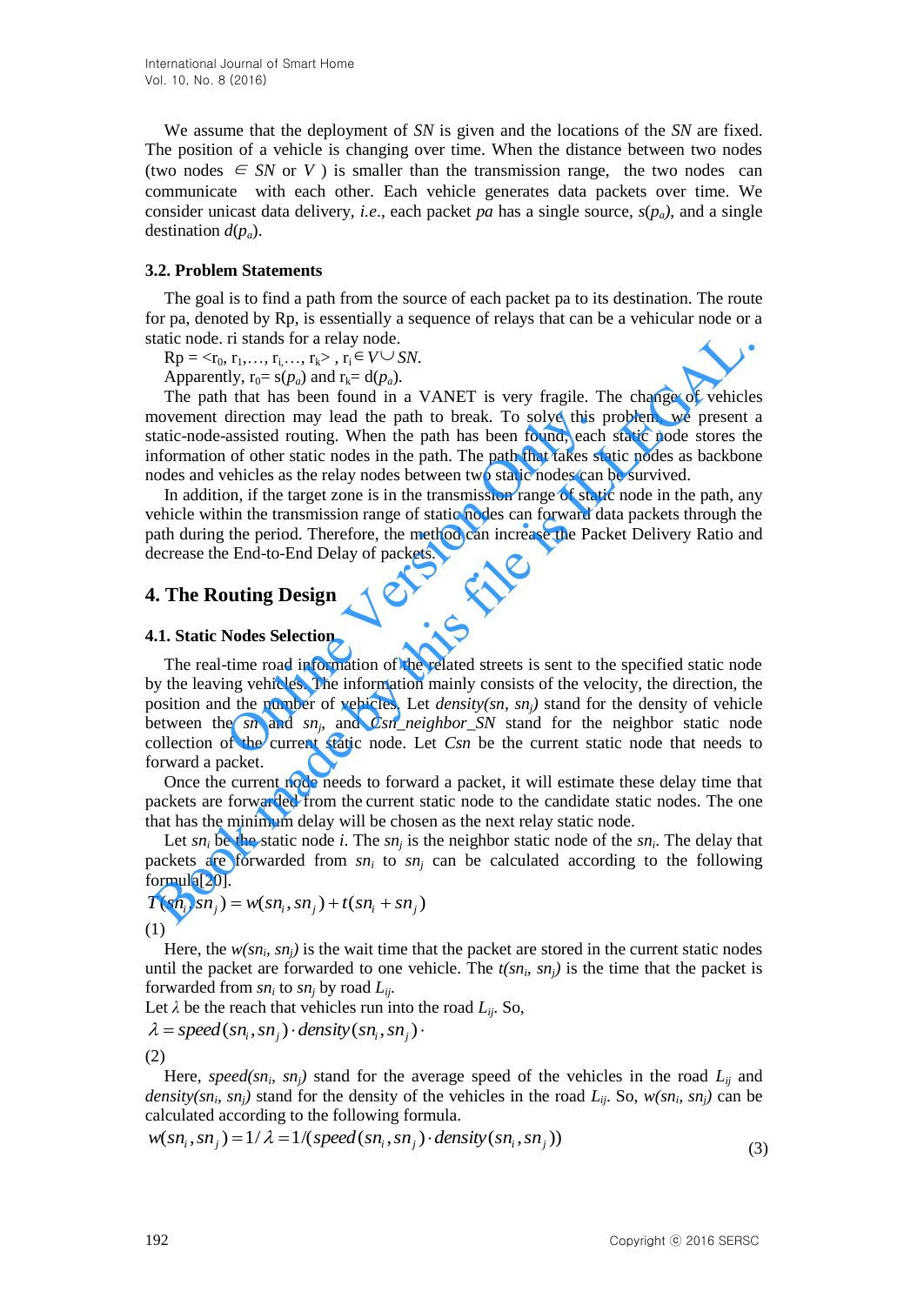The *t(sn, snj)* will be calculated considering the density of road, the average speed of vehicles in the road, the length of road. The function that calculates  $t(sn_i, sn_j)$  shown as follow,

$$
t(sn_i, sn_j) = f(density(sn_i, sn_j), speed(sn_i, sn_j), length(sn_i, sn_j))
$$
  
(4)

If there are very small amounts of vehicles in the road, the delay  $t(sn_i, sn_j)$  can be calculated as  $t(sn_i, sn_j) = length(sn_i, sn_j)/speed(sn_i, sn_j)$ . The *speed*(sn<sub>*i*</sub>, sn<sub>*j*</sub>) is the average speed of the current vehicle. If there are enough vehicles to forward packets,  $t(sn_i, sn_j)$ will be very small.

We assume that the deployment of *SN* is given and the locations of the *SN* are fixed. The map can be modeled as a graph  $G(V, E)$ . Let V be the collection of the static node and E be the collection of the road. Let  $T(sn_i, sn_j)$  be the weight of the road  $L_{ij}$ . So, we can estimate the delay matrix of the graph. When the source node and the destination node are determined, SNAR can select the next static node based on the delay matrix.

| The map can be modeled as a graph $G(V, E)$ . Let V be the collection of the static nod               |
|-------------------------------------------------------------------------------------------------------|
| and E be the collection of the road. Let $T(sn_i, sn_i)$ be the weight of the road $L_i$ . So, we can |
| estimate the delay matrix of the graph. When the source node and the destination node are             |
| letermined, SNAR can select the next static node based on the delay matrix.                           |
| The current node selects its next relay static node by applying Algorithm 1.                          |
|                                                                                                       |
| Algorithm 1. The current static node Csn selects                                                      |
| its next relay static node                                                                            |
| Input: sn, sn_neighbor_SN, density $(\text{sn\_sn}_i)$ ,                                              |
| $speed(sn\_sn_i);$                                                                                    |
| Output: opt_sn;                                                                                       |
|                                                                                                       |
| opt $sn = \Phi$ ;                                                                                     |
| $T \sin[-\Phi;$                                                                                       |
| $success=0$ ;                                                                                         |
| $min\_delay=0;$                                                                                       |
| $index=0;$                                                                                            |
| if (success $==0$ ) then                                                                              |
| for each neighbor static node $\text{sn}_i \in$                                                       |
| $sn_i$ neighbor $SN$                                                                                  |
| do T_sn [j]=w(sn, sn <sub>i</sub> ) + t(sn, sn <sub>i</sub> )                                         |
| end                                                                                                   |
| for each $T$ _sn                                                                                      |
| do select the minimum delay of the T_sn[index];                                                       |
| end                                                                                                   |
| if $(min\_delay!=0)$ then                                                                             |
| $success=1;$                                                                                          |
| opt_sn=sn <sub>index</sub> ;                                                                          |
| break;                                                                                                |
| else opt $sn=\Phi$ ;                                                                                  |
| end                                                                                                   |
| return opt_sn;                                                                                        |

#### **4.2. Packet Dissemination Between Two Static Nodes**

Once the next relay static node has been selected, a link-stability calculation is adopted to determine the next vehicular relay. The vehicle that has the maximum link-stability value will be selected to the next relay node. If there are the same link-stability values in candidates, the forwarding vehicle randomly chooses one as the next hop. The current node selects its next relay by applying Algorithm 2. Each vehicle maintains a neighbor collection, is denoted by *v* neighbor C, in which the real-time information of each neighbor vehicle is recorded. This collection is built and updated through Hello messages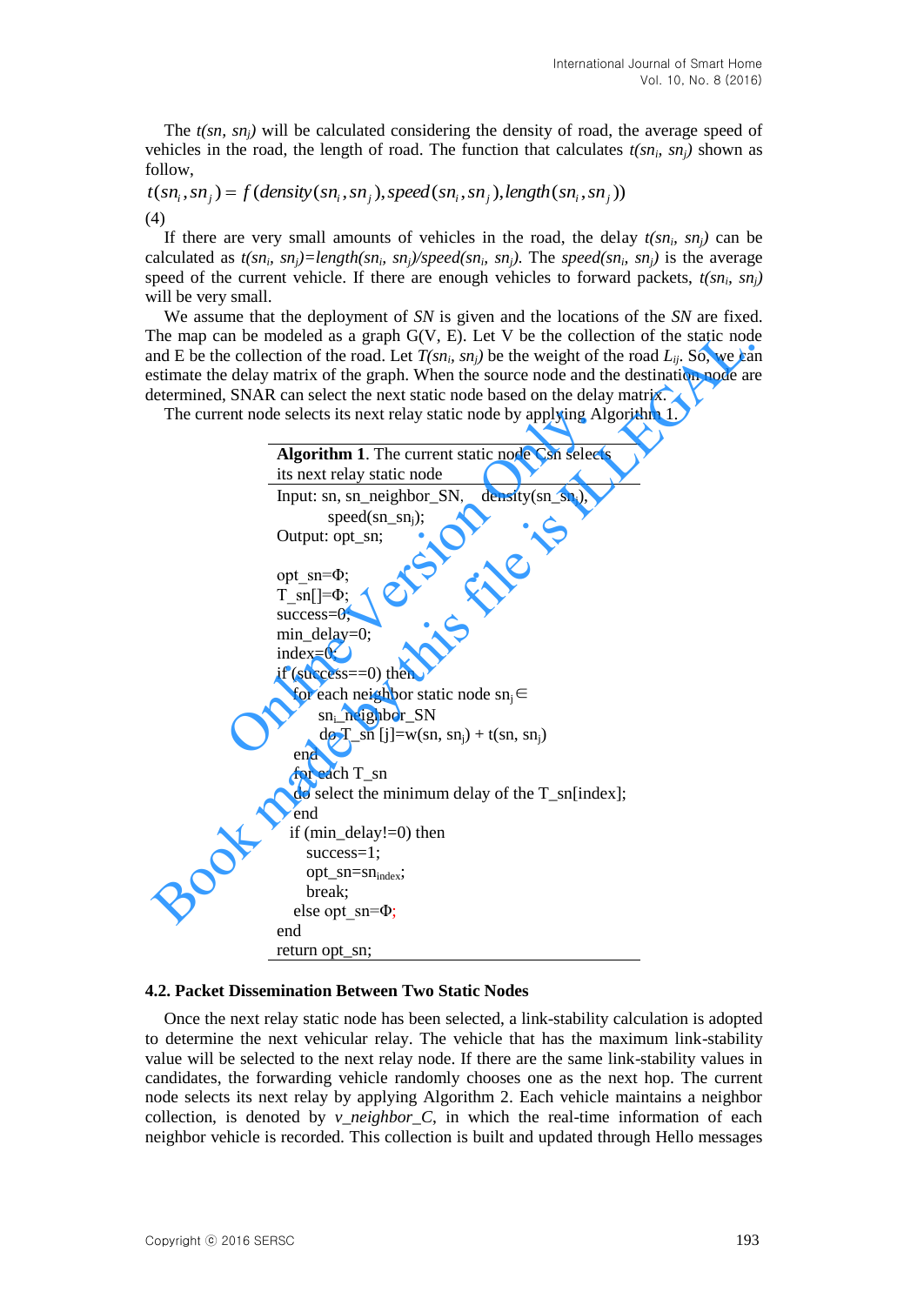periodically exchanged by all vehicles. *stability\_v\_v<sub>i</sub>*stand for the link stability between *v* and *v\_neighbor\_C.* Figure 1 shows that the current node selects its relay node.

```
Algorithm 2. The current node v selects its next 
                              relay node
                               input : v neighbor C, voutput: opt_v
                               stability_v_v<sub>i</sub>[];
                               success=0;
                               max_stability=0;
                               index=0;
                               if(success==0) then
                                   for each element k in v_neighbor_C do
                                      calculate the stability between v_neighbor_C[]
                               and v;
                                   end
                                   for each stability_v_v<sub>i</sub> do
                                      select the maximum one of the 
                               stability_v_v<sub>i</sub>[index];
                                   end
                                   if (max_stability!=0) then
                                      success=1;
                                       opt_v= v_neighbor_C[index];
                                       break;
                                    else opt_v=Φ;
                               end
                              return opt_v;
                                                            v_1 v<sub>2</sub>
                                                sn1
                  enclude the stability_v_v<sub>j</sub> do<br>
elect the maximum one of the<br>
stability_v_v<sub>j</sub>[index];<br>
end<br>
if (max_stability!=0) then<br>
success=1;<br>
opt_v= v_neighbor_C[index];<br>
break;<br>
else opt_v=0;<br>
end<br>
return opt_v;
\frac{\text{Index}-\text{O}}{\text{index}-\text{O}}; if (success)=0) then<br>
for each element k in v_neighbor_C do<br>
calculate the stability between v_neighbor_C[]<br>
and v;<br>
or each stability_v_v<sub>i</sub> do<br>
select the maximum one of the<br>
stability_v_v<sub>i</sub>
```
**Figure 1. The Current Node Selects a Vehicle as the Next Hop**

# **4.3. The Link Stability Calculation**

Define the link stability is the probability that the link is active in a given time. If the

link L<sub>i</sub> is active at t<sub>0</sub>, let r(L<sub>i</sub>,t<sub>0</sub>,  $\Delta t$ ) be the link stability that the link L<sub>i</sub> is active at t<sub>0</sub>+ $\Delta t$ . Usually, when vehicles freely drive, the distribution of the time headway is the exponential distribution [21]. When the speeds of the vehicles in the traffic flow are supposed to be uniform, the distribution of the space headway will have the same distribution as the time headway. Thus, the distribution of the distance d between vehicles is expressed by the exponential distribution.

$$
f(d) = \lambda e^{-\lambda d}
$$

(5)

Where *λ* represents the traffic density in vehicles per kilometer.

Let *R* be the max radio communication range. The probability  $F(R, \lambda)$  that a vehicle exists within the communication range R is expressed as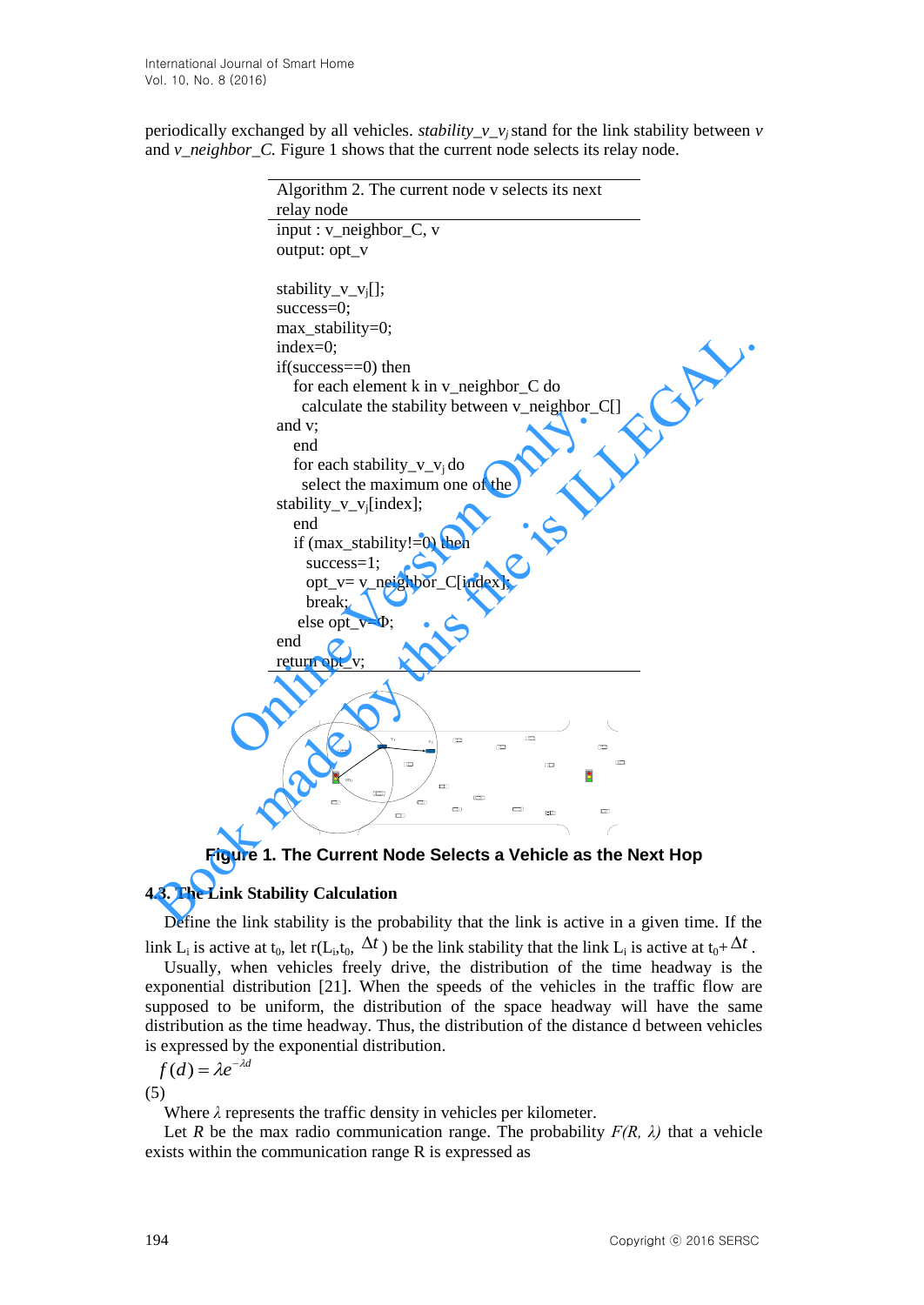$$
F(R, \lambda) = P(d < R) = \int_{0}^{R} f(d) \, d_{D} = 1 - e^{-\lambda R}
$$

(6)

Consider m vehicles on a single-lane road of length L. The m cars determine m-1 intervehicle segments. The probability that there is continuous radio connectivity between vehicles along the road is equal to the probability that there are m consecutive vehicles

driving at distances of less than *R*, which can be calculated as  

$$
P(\lambda, R, m) = \prod_{1}^{m-1} F(R, \lambda) = (1 - e^{-\lambda R})^{m-1}
$$

(7)

Where m-1 could be approximated by the integer value of L/R.

Figure 2 depicts the probability of continuous radio connectivity as a function of  $\lambda$  (the average number of vehicles per kilometer) for different road lengths. The max radio range is set to 250 m. As seen in the figure, when the density  $\lambda$  increases, the probability of connectivity noticeably improves. For example, for a road of length  $L = 5R$  (1250 m), we have a good connectivity (Pr = 0.96) from  $\lambda = 10$  vehicles/kilometer. Furthermore, when we have a traffic density of 12vehicles/kilometer, we have a probability of continuous connectivity almost equal to 1 for the different street lengths.



Figure 2. The Connectivity Probability Over Density

We denote the probability density function (PDF) and cumulative distribution function (CDF) of the gap distribution respectively,  $f_g(x) = \lambda e^{-\lambda x}$ ,  $F_g(x) = 1 - e^{-\lambda x}$ . Where  $λ = σ/Ev$ , σ denotes the mean arrival rate of vehicles at the street. Ev denotes the average speed of vehicles at the street.

The probability that there are n nodes in the interval  $(0, L)$  is a Poisson point process,

$$
P(X = n) = \frac{(\lambda L)^n}{n!} e^{-\lambda L}
$$

(8)

d(s, n1) denotes the distance of node s and node n1 and R denotes the max radio transmission range. The solid circle in Figure 4 is a circle with radius R and s as center. The node n1 is the node which is nearest to the destination in the radio transmission range of node s in Figure 4.  $d(n1,n2) > R$ , So, node n1 can continue to forward the packet to another node n2 when there is at least one relay node in the radio transmission range of node n1. The probability that there is at least one node within the distance  $d(n1,x)$  is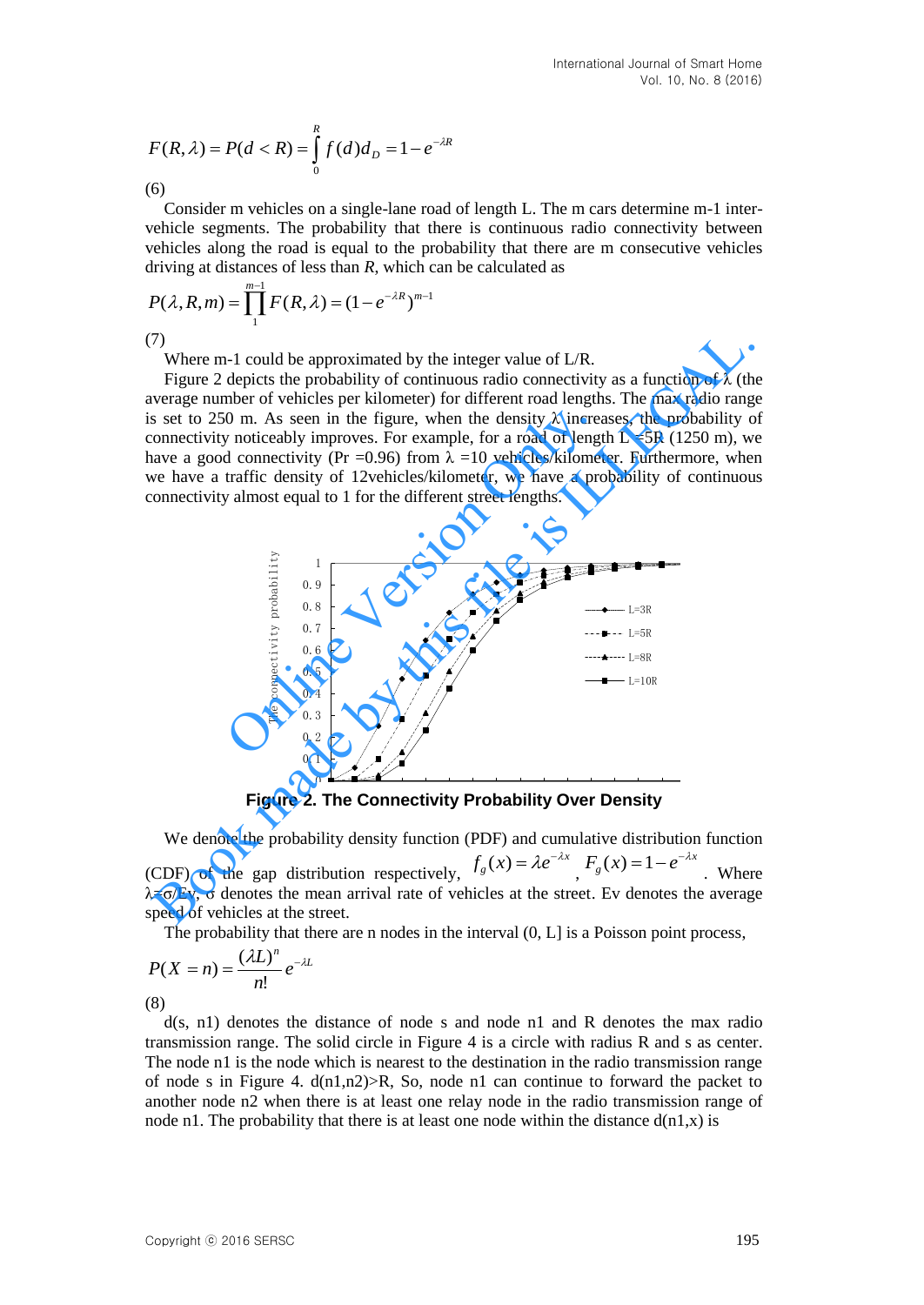International Journal of Smart Home Vol. 10, No. 8 (2016)

$$
P = 1 - P(X = 0)
$$
  
= 1 - e<sup>- $\lambda$ d(n<sub>1</sub>,x)</sup>  
(9)

Here, x is the assumption relay node, and  $d(n_1, x) < R$ .

If the probability that there is at least one relay node within the distance  $d(n1,x)$  is p0, we get the min of the distance of node s and node n1,

$$
d(n_1, x) > \frac{\ln(1 - p_0)}{-\lambda}
$$
  
(10)

$$
\Delta t = \frac{R - d}{\tau}
$$

So, the time that  $n_1$  can communicate with  $n_2$  is  $\bar{\nu}$  $, v$  is the relative velocity of the two vehicles. The link stability  $r(L_i, t_0, \Delta t) = p_0$ .

Figure 3 show the connectivity probability that there is at least one node within different distance to node s.



distance

# **Figure 3. The Probability that there is at Least One Node within Different Distance to Nodes**

# **5. Simulations**

In our simulations, we performed a set of experiments for simulation area which has 12 streets. The simulation parameters are given in Table 1. We mainly compare Our Routing with GSR (Geographic Source Routing) and LAR (Location-Aided Routing) in two metrics: delivery ratio and average end to end delay.

| Parameter                        | Value                  |
|----------------------------------|------------------------|
| MAC Type                         | <b>IEEE 802.11 DCF</b> |
| <b>Channel Capacity</b>          | 2Mbps                  |
| <b>Traffic Model</b>             | 15CBR connections      |
| Channel type                     | Wireless               |
| Weight factors $(\alpha, \beta)$ | (0.5, 0.5)             |
| Simulation times                 | 600seconds             |
| Simulation area                  | 4000m*4000m            |
| Number of static nodes           | 36                     |
| Number of roads                  | 12                     |

|  |  |  |  |  | <b>Table 1. Simulation Parameters</b> |
|--|--|--|--|--|---------------------------------------|
|--|--|--|--|--|---------------------------------------|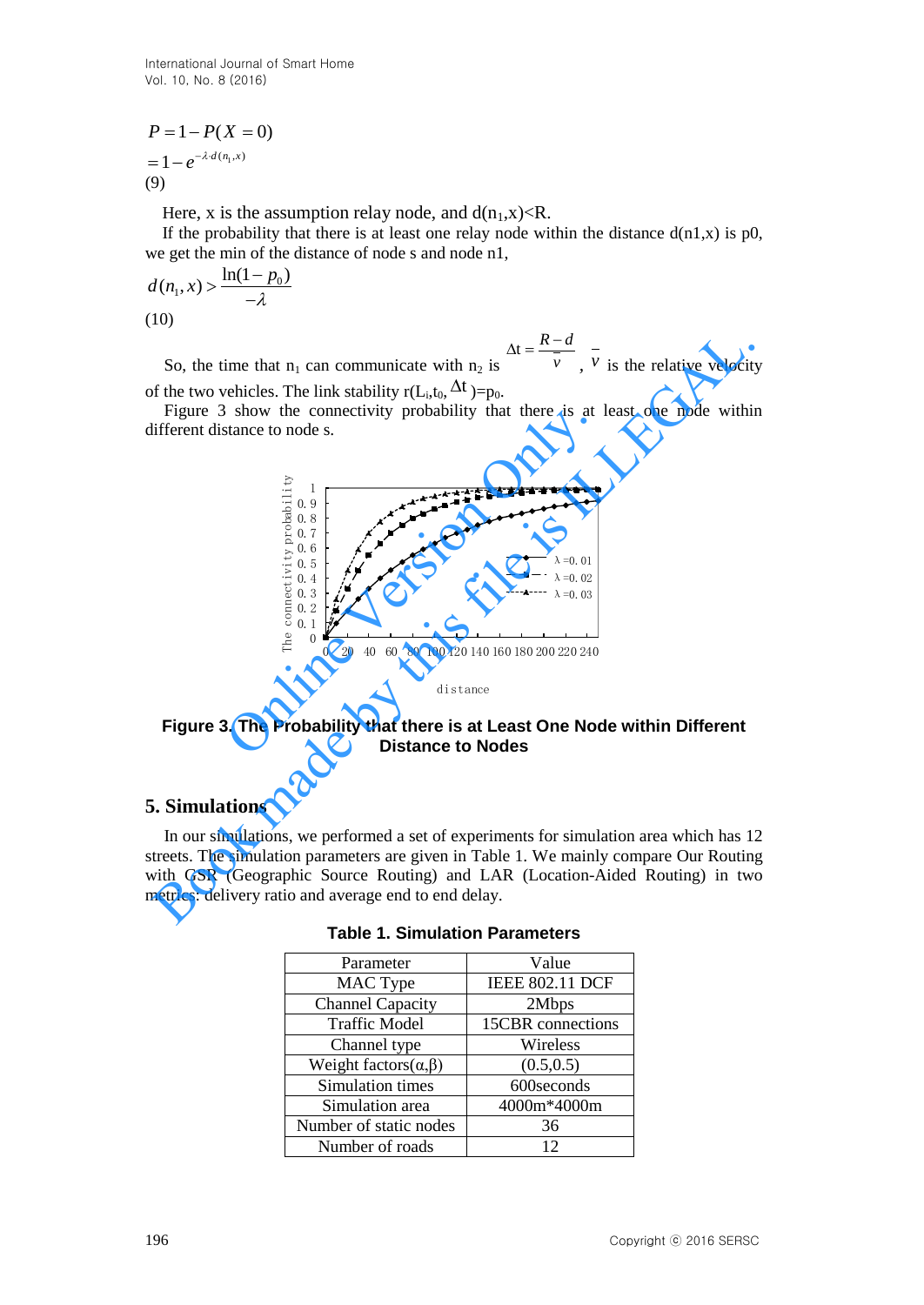

#### **Figure 4. End-to-End Delay Versus Packet Sending Rate(40 Nodes).**

End-to-End delay: As shown in Figure 4, Our Routing achieves a lower end-to-end delay than GSR and LAR in all configurations. This is because in Our Routing, the route is progressively discovered when relaying data packets from the source to the destination and not need to keep track of an end-to-end route before sending data packets. In contrast, GSR and LAR use a route discovery mechanism that causes longer delays. Packet Sending Rate[s]<br> **e 4. End-to-End Delay Versus Packet Sending F**<br>
ind delay: As shown in Figure 4, Our Routing achieved GSR and LAR in all configurations. This is because in<br>
vely discovered when relaying data pack

The delay of LAR is higher than GSR because packets whose delivery was suspended are stored in the buffer longer than in GSR's suspension buffer. Indeed, thanks to its more appropriate choice of routes, GSR uses its recovery mechanism less often and for smaller periods of time compared with LAR.



Figure 5. Delivery Ratio versus Packet Sending Rate (40 nodes).

Packet delivery ratio: Figure 5 shows that Our Routing achieves the highest packet delivery ratio for almost all packet sending rates. This is mainly because in Our Routing, the path is progressively determined, following the road traffic density and the urban environment characteristics. Hence, a packet will successively move closer toward the destination along streets where there are enough vehicles to provide connectivity. On the other hand, in GSR, a complete sequence of waypoints is computed before the packet is originally transmitted by the source and without considering the vehicular traffic. Consequently, some data packets cannot reach their destination due to a lack of connectivity on some sections of streets.

LAR has a much higher delivery ratio than GSR. This is because with local recovery, packets that encounter the local optimum can be rerouted and delivered instead of being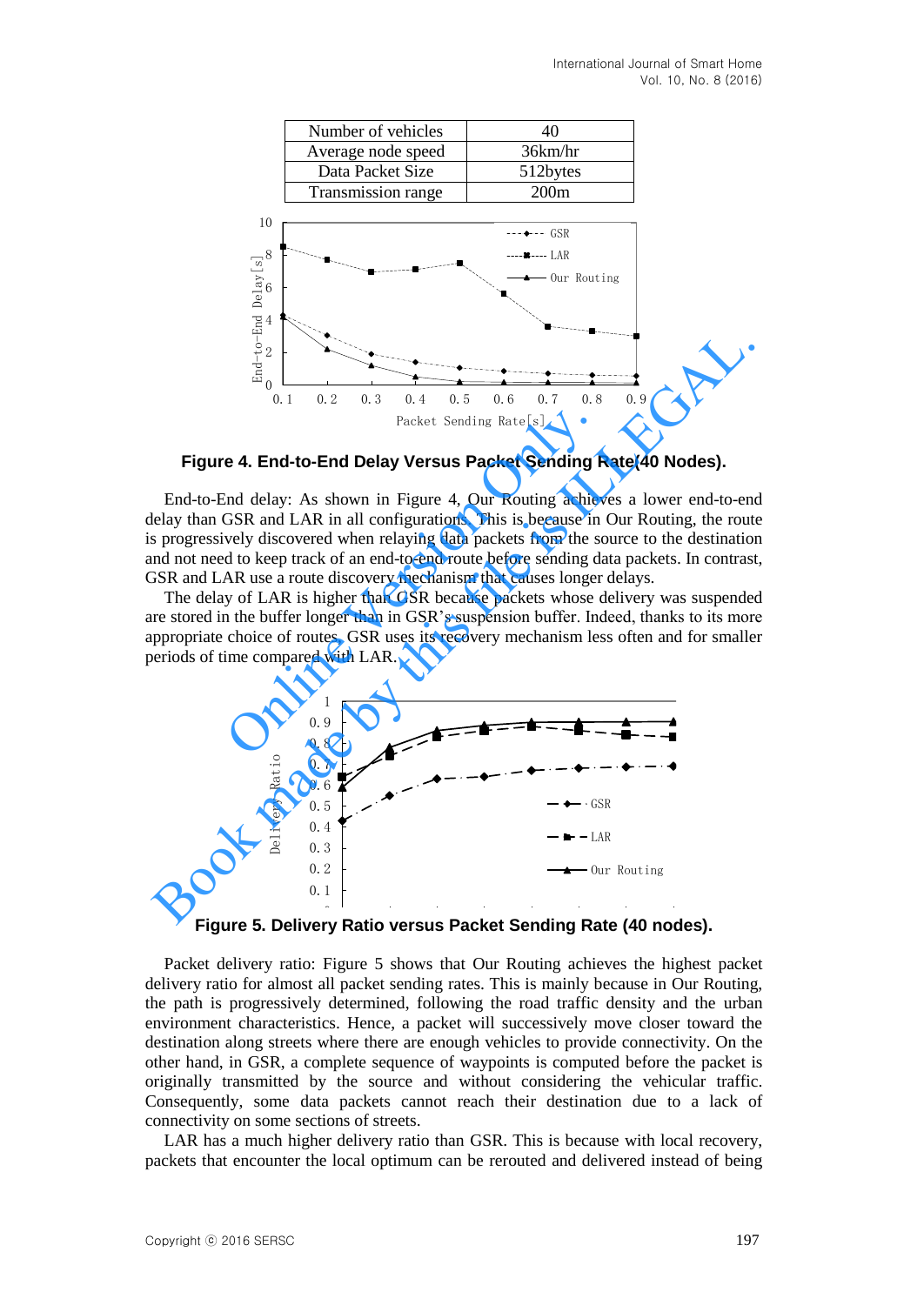dropped. The increase in packet delivery ratio is more significant in the case of lower node numbers where the local optimum is frequently encountered.

# **6. Conclusion**

We presented a study of routing in urban vehicular networks. We proposed a solution to the problems of the failures of links and extensively evaluated it. The main contribution of this work lies in the efficient routing that takes into account adopting a link stability based to forward packets between two static nodes. However, path dependant features like load balance and channel competition have not been considered. Our future work is to incorporate these factors into routing decision to enhance the performance.

# **Acknowledgements**

This work is supported by Jiangxi Youth Science Foundation of China (No. 20151BAB217015, 20151BAB217013), National Science Foundation of China(No. 61362032, 61262087, 61402236 and 61373064), the Humanity and Social Science Youth foundation of Ministry of Education, China (No. 13YJC870007), the Natural Science Foundation of Jiangxi Province, China (No. 20151BAB207003). Key Project of Xinjiang College Teachers Research (No. XJEDU2012I09), Xinjiang University PhD Scientific Research Fund(No. BS110127). 217015, 20151BAB217013), National Science Fou<br>61262087, 61402236 and 61373064), the Humanity and<br>of Ministry of Education, China (No. 13YJC870007<br>of Jiangxi Province, China (No. 20151BAB207003). F<br>achers Research (No. XJED **Acknowledgements**<br>
This work is supported by Jiangxi Youth Science Foundation of China (N:<br>
10151BAB217015, 20151BAB217013), National Science Foundation of China(Nc<br>
10151BAB217015, 20151BAB217013), National Science Found

# **References**

- [1] J.Nzouonta, N.Rajgure, G.Wang, and C.Borcea, "VANET routing on city roads using real-time vehicular traffic information", IEEE Transaction on vehicular Technology, 58, 7**(2009)**, pp.3609-3626.
- [2] C.E.Perkins, E.M.Royer, "Ad hoc on-demand distance vector routing", Proc. 2nd IEEE Workshop Mobile Computer System. Application, **(1999)**Feb, pp. 90-100.
- [3] D.B.Johnson , D.A.Maltz, "Dynamic Source Routing in ad hoc wireless networks", Mobile Computer, 353, 5**(1996)**, pp. 153-161.
- [4] B.Karp and H.Kung, "GPSR: Greedy perimeter stateless routing for wireless networks", Proc. 6th Annu. Int. MobiCom, **(2000)**Aug, pp. 2315- 2319.
- [5] Zehua Wang, Yuanzhu Chen, Cheng Li. "PSR: A Lightweight Proactive Source Routing Protocol For Mobile Ad Hoc Networks", IEEE TRANSACTIONS ON VEHICULAR TECHNOLOGY, 63, 2**(2014)**, pp.859-868.
- [6] Xiaojun Feng, Jin Zhang, and Qian Zhang, "Trajectory-Assisted Delay-Bounded Routing with Moving Receivers in Vehicular Ad-hoc Networks", Proceedings of the Nineteenth International Workshop on Quality of Service, ACM, **(2011)**Jun, pp.1-3.
- [7] Mingjiong Liang, Zhiguo Zhang, Cong Liu, and Li Chen. "Multihop-Delivery-Quality-Based Routing in DTNs", IEEE TRANSACTIONS ON VEHICULAR TECHNOLOGY, 64, 3**(2015)**, pp.1095-1104.
- [8] Yanmin Zhu,Youchen Bao,Bo Li, "On Maximizing Delay-Constrained Coverage of Urban Vehicular Networks", IEEE Journal on Selected Areas in Communications, 30, 4**(2012)**, pp.804-817.
- [9] Ruobing Jiang, Yanmin Zhu, "Coverage-aware Geocast Routing in Urban Vehicular Networks ", 2012 IEEE 26th International Parallel and Distributed Processing Symposium Workshops & PhD Forum (IPDPSW) , **(2012)**May, pp.2522-2525.
- [10] [Mershad K.](http://ieeexplore.ieee.org/search/searchresult.jsp?searchWithin=p_Authors:.QT.Mershad,%20K..QT.&newsearch=true) , [Artail H.,"](http://ieeexplore.ieee.org/search/searchresult.jsp?searchWithin=p_Authors:.QT.Artail,%20H..QT.&newsearch=true)A Framework for Secure and Efficient Data Acquisition in Vehicular Ad Hoc Networks", IEEE Transactions on Vehicular Technology, 62, 2**(2013)**, pp.536-551.
- [11] Maocai Fu, Xin Li, Fan Li, Xinyu Guo, Zhili Wu. "TMODF: Trajectory-based Multi-objective Optimal Data Forwarding in Vehicular Networks", IEEEE International Performance Computing and Communications Conference, **(2014)**, pp.1-8.
- [12] Seh Chun Ng, Wuxiong Zhang, Yu Zhang, Yang Yang, Guoqiang Mao, "Analysis of Access and Connectivity Probabilities in Vehicular Relay Networks", IEEE Journal on Selected Areas in Communications, 29, 1**(2011)**, pp.140-150.
- [13] Yanmin Zhu, Yuchen Wu, Bo Li, "Trajectory Improves Data Delivery in Urban Vehicular Networks", IEEE Transactions on Parallel and Distributed Systems, 25, 4**(2014)**, pp.1089-1100.
- [14] Chi Jeonghee , Jo Yeongwon , Park Hyunsun , Park Soy- oung, "Intersection-priority based optimal RSU allocation for VANET", 2013 Fifth International Conference on Ubiquitous and Future Networks (ICUFN*)*,**( 2013)**, pp. 350-355.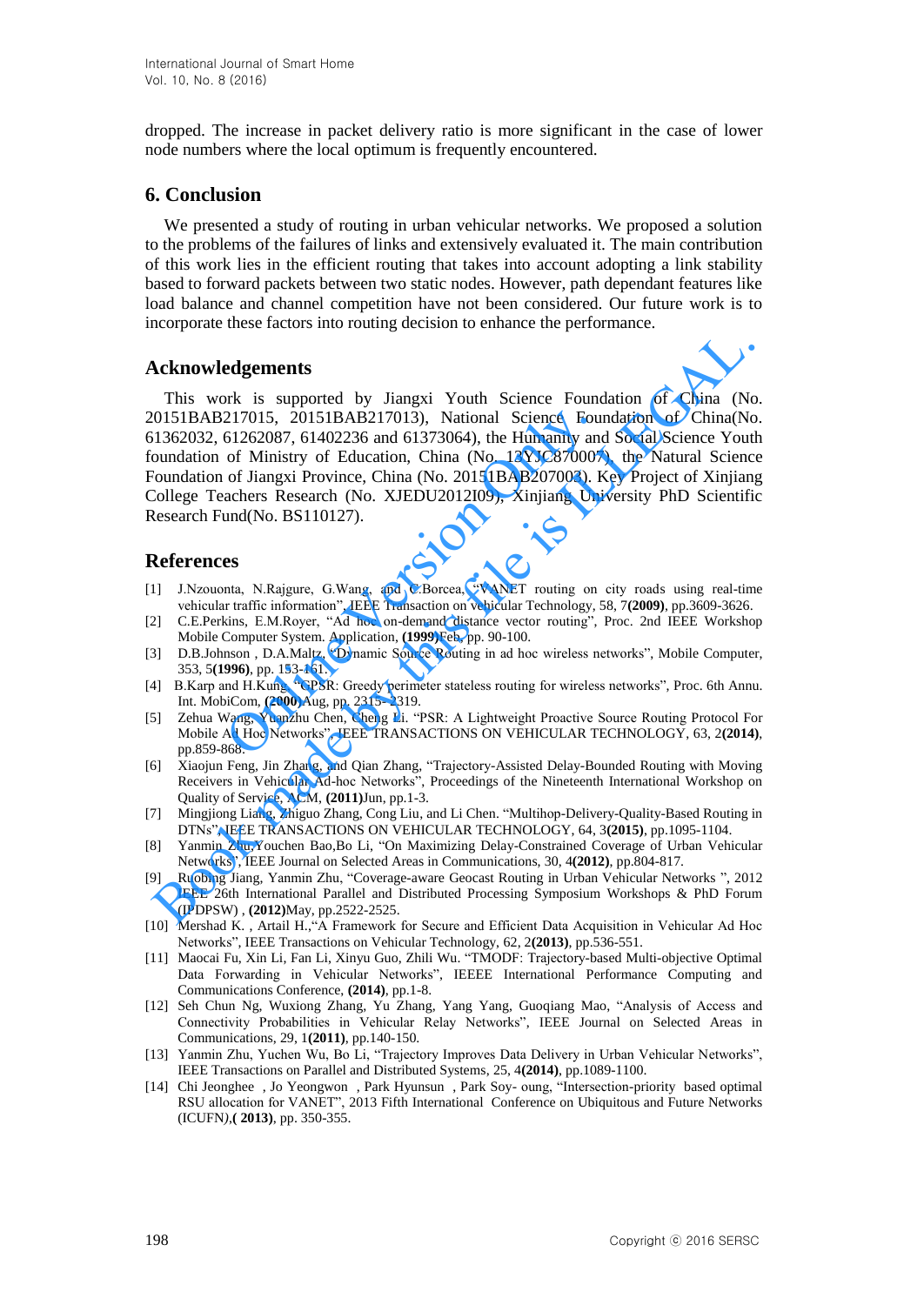- [15] Meneguette Rodolfo Ipolito, Bittencourt Luiz Fernando, Madeira Edmundo Roberto Mauro, "A seamless flow mobility management architecture for vehicular communication networks["](http://ieeexplore.ieee.org/xpl/articleDetails.jsp?tp=&arnumber=6512245&contentType=Journals+%26+Magazines&ranges%3D2013_2013_p_Publication_Year%26searchField%3DSearch_All%26queryText%3Dvehicular) , Journal of Communications and Networks, 15, 2**(2013)**, pp.207-216.
- [16] Robert Lasowski, Claudia Linnhoff-Popien, "Beaconing as a Service-a novel service -oriented benconing strategy for vehicular ad hoc networks", 2012 IEEE Communications Magazine, 50, 10**(2012)**, pp.98-105.
- [17] Emmanuel Baccelli, Philippe Jacquet, Bernard Mans, Georgios Rodolakis, "Highway Vehicular Delay Tolerant Networks: Information Propagation Speed Properties", IEEE Transactions on Information Theory, 58, 3**(2012)**, pp.1743-1756.
- [18] Nianbo Liu, Ming Liu, Guihai Chen, Jiannong Cao, "The Sharing at Roadside: Vehicular Content Distribution Using Parked Vehicles", 2012 Proceeding IEEE INFCOM, **(2012)**Mar, pp.2641-2645.
- [19] Sourav Kumar Bhoi, Pabitra Mohan Khilar. "SIR: a secure and intelligent routing protocol for vehicular ad hoc network", IET Networks, 4, 3**(2015)**, 185-194.
- [20] Yong Ding, Li Xiao, "SADV: Static-Node-Assisted Adaptive Data Dissemination in Vehicular Networks", IEEE Transac- tions on Vehicular Technology, 59, 4**(2010)**.
- [21] H. Inose and T. Hamada, Road Traffic Management. Tokyo, Japan: Sangyo-Tosho, **(1972)**.

### **Authors**



**Xu Liya**, He is currently associate professor of School of Information Science and Technology, Jiujiang University, China. He received the doctor degree from computer school of wuhan university in 2014. His main research interests include VANET, internet of things, DTN.



**Deng Anyuan**, He is currently professor of School of Information Science and Technology, Jiujiang University, China. He received the master degree from computer school of huazhong university of science and technology in 2006. He is a member of CCF and his main research interests include computer software and theory, computer technology. Authors<br>
Xu Liya, He is currently associate professor of Science and Technology, Jiujiang University, China<br>
degree from computer school of wuhan university is<br>
research interests include VANET, internet of thing<br>
Deng Any



**Gao Guangyong**, He is currently associate professor of School of Information Science and Technology, Jiujiang University, China. He received the Ph.D. in Information Security from Nanjing University of Posts and Telecommunications in 2012. He is a member of ACM and CCF and his main research interests include multimedia information security, signal processing and computer network. To Yong Ding, Li Xiao, "SaADV: Statis-Node-Assisted Adaptive Data Dissemination in Vehicular Networks", HEE Transac- tions on Vehicular Technology, 59, 4(2010).<br>
21] H. Inose and T. Hamada, Road Traffic Management. Tokyo,



**Yang Wenzhong.** He currently works as a associate professor in School of Information Science and Engineering of XinJinag University and he is mainly engaged in internet of things, big data, algorithm and information security.